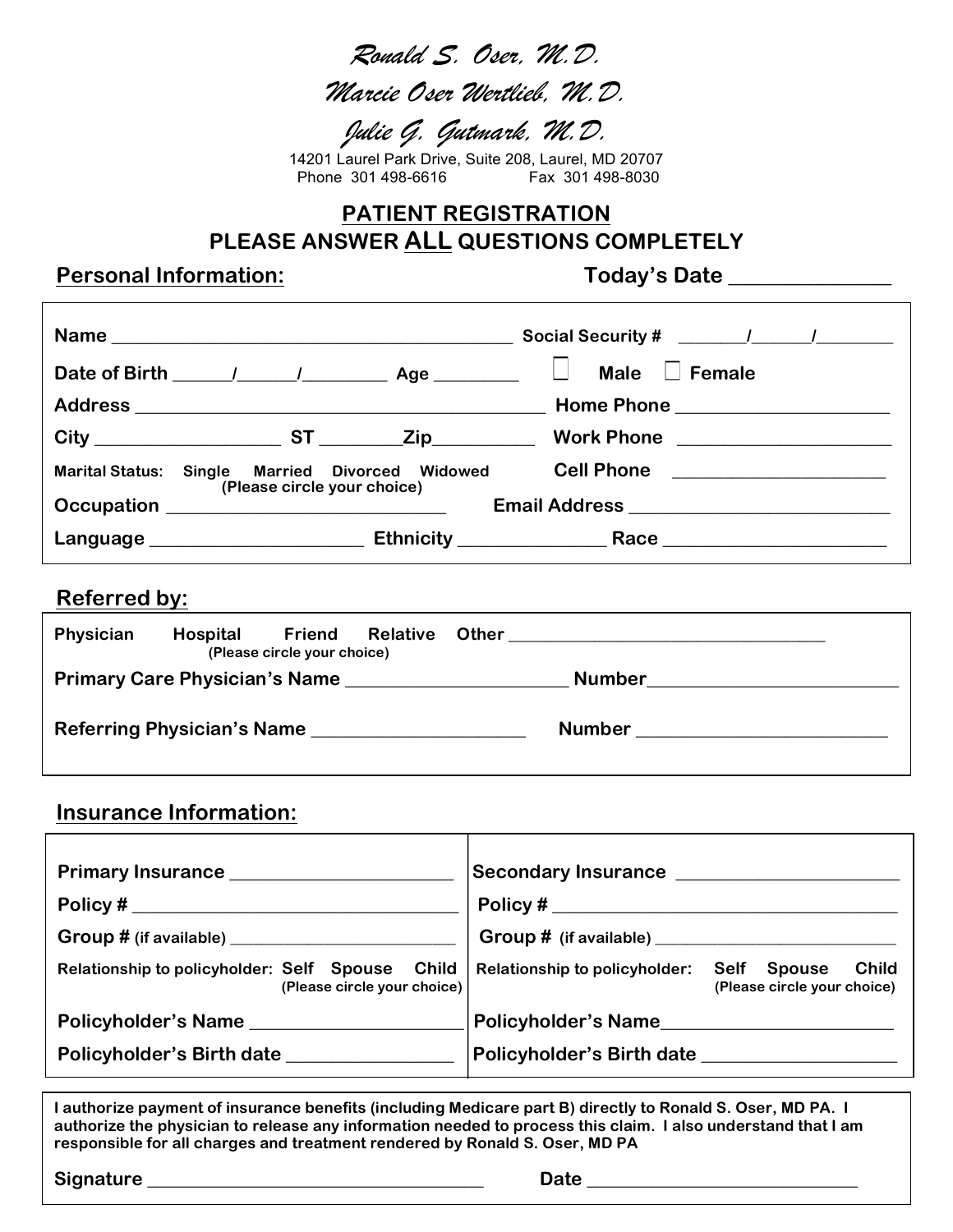| <b>Ocular History:</b>                                |                                                                                         |
|-------------------------------------------------------|-----------------------------------------------------------------------------------------|
| Do you have a history of eye problems?                | $\Box$ Yes<br>$\Box$ No                                                                 |
|                                                       |                                                                                         |
| Do you wear glasses? $\Box$ Yes                       | $\Box$ No If Yes, how old are they? $\Box$ Yrs                                          |
|                                                       |                                                                                         |
| Do you wear contact lenses? $\Box$ Yes $\Box$ No      |                                                                                         |
|                                                       | Purchased from? $\sqrt{2}$ Are you happy with them $\Box$ Yes<br><b>No</b>              |
| If yes, do you know the prescription of your contacts |                                                                                         |
|                                                       |                                                                                         |
| <b>Present Health:</b>                                |                                                                                         |
|                                                       | For what illnesses, if any, are you currently being treated (high blood pressure, heart |
|                                                       |                                                                                         |
|                                                       |                                                                                         |
| Hospitalizations:                                     | Please list your most recent hospitalizations, if any, below.                           |
| Year<br><u> 1990 - Johann Barbara, martin a</u>       | <b>Operation/Illness</b>                                                                |
|                                                       |                                                                                         |
|                                                       |                                                                                         |
| <b>Medications:</b>                                   | Are you currently taking any medications? $\Box$ Yes<br><b>No</b>                       |
|                                                       | If yes, please list both prescription & over-the-counter medications ____________       |
|                                                       |                                                                                         |
| <b>Allergies:</b>                                     | Do you have any allergies to medications? $\Box$ Yes<br><b>No</b><br>$\Box$             |
| <b>Family and Personal History:</b>                   |                                                                                         |
| Do you have or has a close blood relative had:        |                                                                                         |
| <b>Blindness</b>                                      |                                                                                         |
| Glaucoma                                              |                                                                                         |
| <b>Diabetes</b>                                       |                                                                                         |
|                                                       |                                                                                         |
| <b>Migraine</b>                                       |                                                                                         |
| <b>Heart Disease</b>                                  |                                                                                         |
| Cancer                                                |                                                                                         |
| <b>Sleep Apnea</b>                                    | $\Box$ Yes $\Box$ No If you have this, do you use a CPAP Machine?                       |
|                                                       | How often? $\Box$ Nightly $\Box$ Sometimes $\Box$ Never                                 |
| Do you drive?                                         | $\Box$ Yes $\Box$ No                                                                    |
|                                                       | Do you smoke? $\Box$ Yes $\Box$ No If yes, how much? _______________________________    |
|                                                       | Do you drink alcohol? $\Box$ Yes $\Box$ No If yes, how much? ________________________   |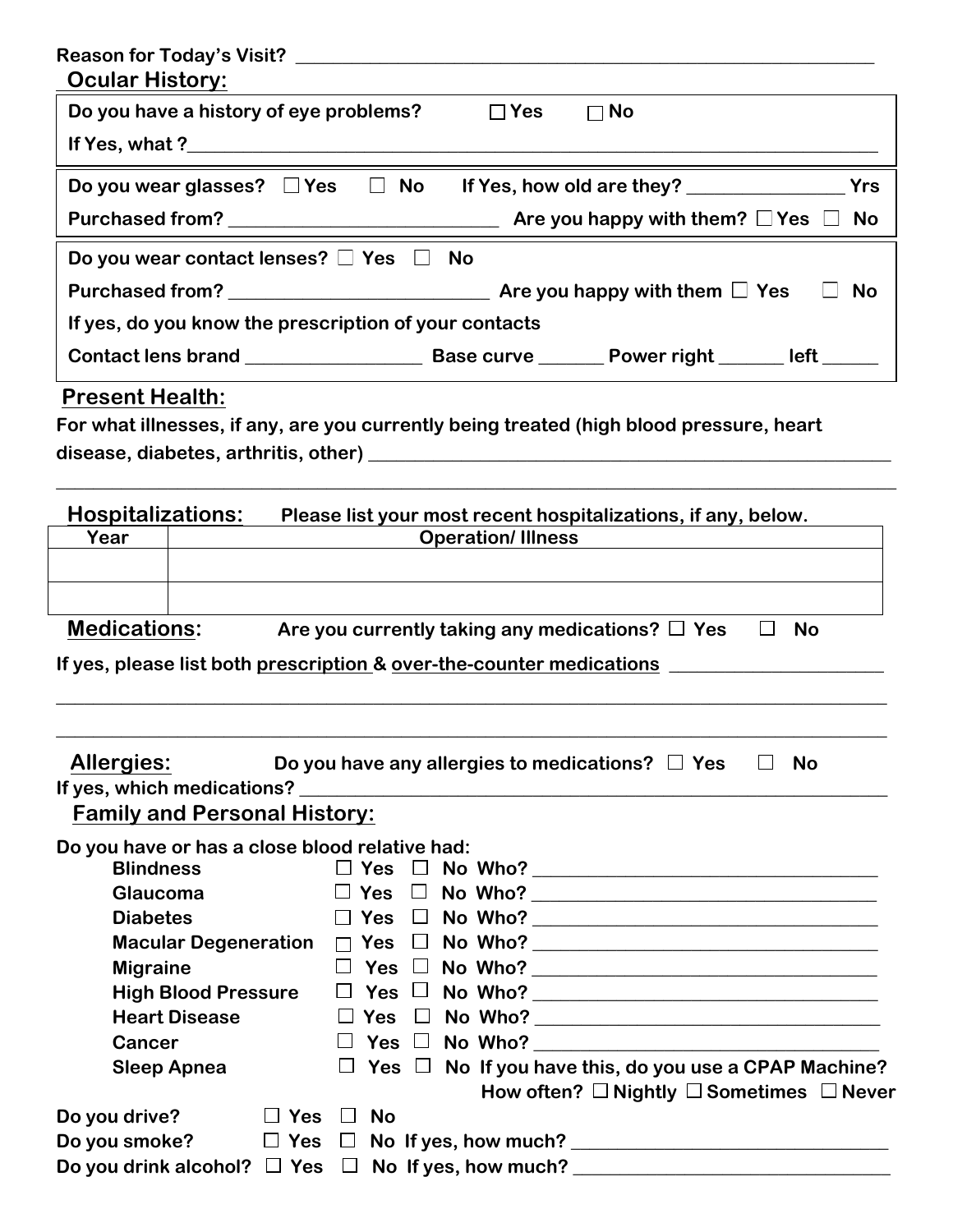Laurel Eye Physicians Ronald S. Oser, M.D., P.A. Marcie O. Wertlieb, M.D. Julie G. Gutmark, M.D.

### **OUR FINANCIAL POLICY**

We are committed to providing you with the highest level of service and quality care. If you have medical insurance, we will strive to help you receive your maximum allowable benefits. In order to achieve these goals, we need your assistance and understanding of our financial policy. Ultimately, however, any and all financial liability rests with the patient.

Our office participates with most major insurance plans. We provide Medical ophthalmologic care to our patients and routine eye exams. We do not participate with most vision plans (VSP/Davis Vision, etc.) If you have a managed care plan that requires a referral to see a specialist, you must obtain a referral in order for your visit in our office to be covered under your medical insurance. If you do not have a valid referral and still wish to be seem, you will be asked to pay for the visit prior to your examination. A refractive examination (measurement for eye glasses rx) is not a covered service by most insurance companies, including Medicare. If you receive a prescription for glasses, you will be charged \$55.00 which is payable at the time of the visit. All contact lens visits and purchases must be paid at the time of service.

It is the patient's/ parent's/ guardian's responsibility to:

- Be familiar with the benefits of your plan, including co-pays, co-insurance and deductibles.
- Bring all of your current insurance cards to all visits.
- Provide our office with current information including address, phone numbers and employer.

In accordance with your insurance contract, you must be prepared to pay your co-pay at each visit. If you do not make your copayment at the time of the visit, you will be charged an additional \$10.00 billing fee. We accept cash, checks and most major credit cards for services.

We appreciate prompt payment in full for any outstanding balance. If your account is turned over to our collection agency, you agree to pay any fees imposed by the collection agency in order to collect the overdue amount. Any check payments that do not clear the bank will be subject to a \$50.00 returned check fee.

For all services rendered to minor/dependent patients, we will look to the adult accompanying the patient and/or the parent or guardian with whom the child resides for payment. In cases of separation or divorce, when presenting insurance cards for a dependent enrolled under a subscriber other than you, please be prepared to supply their name, address, phone number, date of birth and social security number. We request that you inform the subscriber that their insurance has been used.

There will be a \$ 50.00 charge if you fail to show for any scheduled appointments or cancel the same day as your appointment. Legitimate emergencies will be taken into consideration. I have read and understand the above financial policy.

\_\_\_\_\_\_\_\_\_\_\_\_\_\_\_\_\_\_\_\_\_\_\_\_\_\_\_\_\_\_\_\_\_\_\_\_\_\_ \_\_\_\_\_\_\_\_\_\_\_

\_\_\_\_\_\_\_\_\_\_\_\_\_\_\_\_\_\_\_\_\_\_\_\_\_\_\_\_\_\_\_\_\_\_\_\_\_\_ \_\_\_\_\_\_\_\_\_\_\_

Signature of patient/guardian/parent Date 

Printed name of patient **Account 10** and 20 and 20 and 20 and 20 and 20 and 20 and 20 and 20 and 20 and 20 and 20 and 20 and 20 and 20 and 20 and 20 and 20 and 20 and 20 and 20 and 20 and 20 and 20 and 20 and 20 and 20 and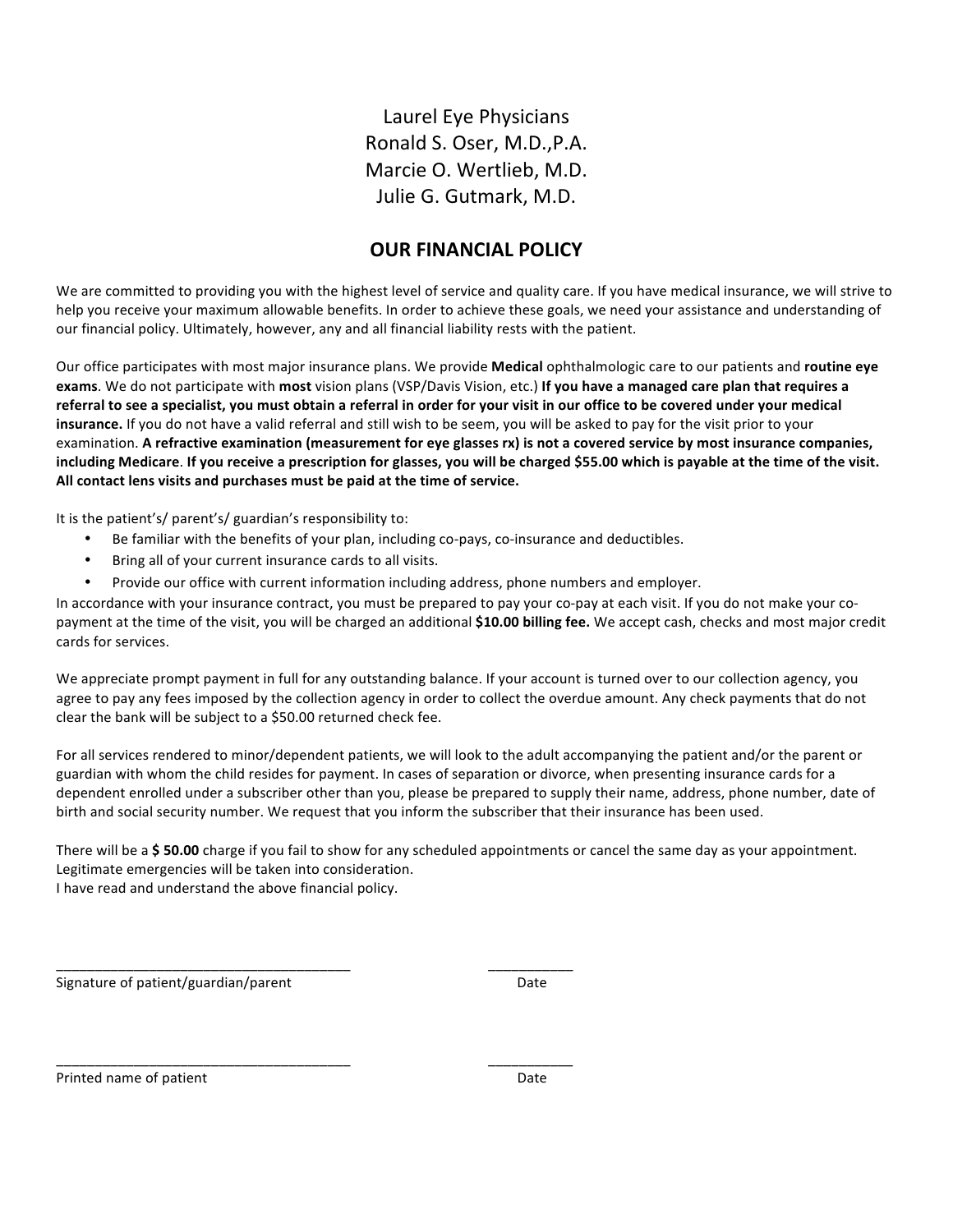# **Patient Acknowledgement Regarding Dilation and Contact Lens Exams**

# **Precautions following Dilation**

It may be necessary to dilation your eyes during the course of your eye examination or treatment. Dilation results in sensitivity to light and an inability to see well at close range or distance for a few hours. We provide free disposable sunglasses or dark sunglass inserts. Patients should wear sunglasses and be cautious walking and going up or down stairs. We recommend avoiding driving or operating dangerous machinery immediately afterwards.

Patient's Signature or Legally Date Date Relation to patient Responsible Adult for Minor

\_\_\_\_\_\_\_\_\_\_\_\_\_\_\_\_\_\_\_\_\_\_\_\_\_\_\_\_\_\_\_\_\_\_\_\_\_\_ 

\_\_\_\_\_\_\_\_\_\_\_\_\_\_\_\_\_\_\_\_\_\_\_\_\_\_\_\_\_\_\_\_\_\_\_\_\_\_ \_\_\_\_\_\_\_\_\_\_\_ \_\_\_\_\_\_\_\_\_\_\_

Patient's name (printed)

# **Contact Lens Exam and Fee**

If you are having an eye examination and wear contact lenses, our professional staff will be evaluating your current contact lenses to determine their current status. The fee for this service is not covered by insurances and will be collected at the time of service. We will not submit a claim to the insurance company. If a Contact Lens exam is desired, please speak with our staff regarding the Policy and Pricing.

I have read and understand the above information. I accept full financial responsibility for the cost of a contact lens evaluation, if provided, and understand payment is due at the time of service. I understand that any copayment, coinsurance or deductible I may have are separate from- and not included in- the Contact Lens Exam fee.

Patient's Signature or Legally Date Date Relation to patient Responsible Adult for Minor

\_\_\_\_\_\_\_\_\_\_\_\_\_\_\_\_\_\_\_\_\_\_\_\_\_\_\_\_\_\_\_\_\_\_\_\_\_\_ 

\_\_\_\_\_\_\_\_\_\_\_\_\_\_\_\_\_\_\_\_\_\_\_\_\_\_\_\_\_\_\_\_\_\_\_\_\_\_ \_\_\_\_\_\_\_\_\_\_\_ \_\_\_\_\_\_\_\_\_\_\_

Patient's name (printed)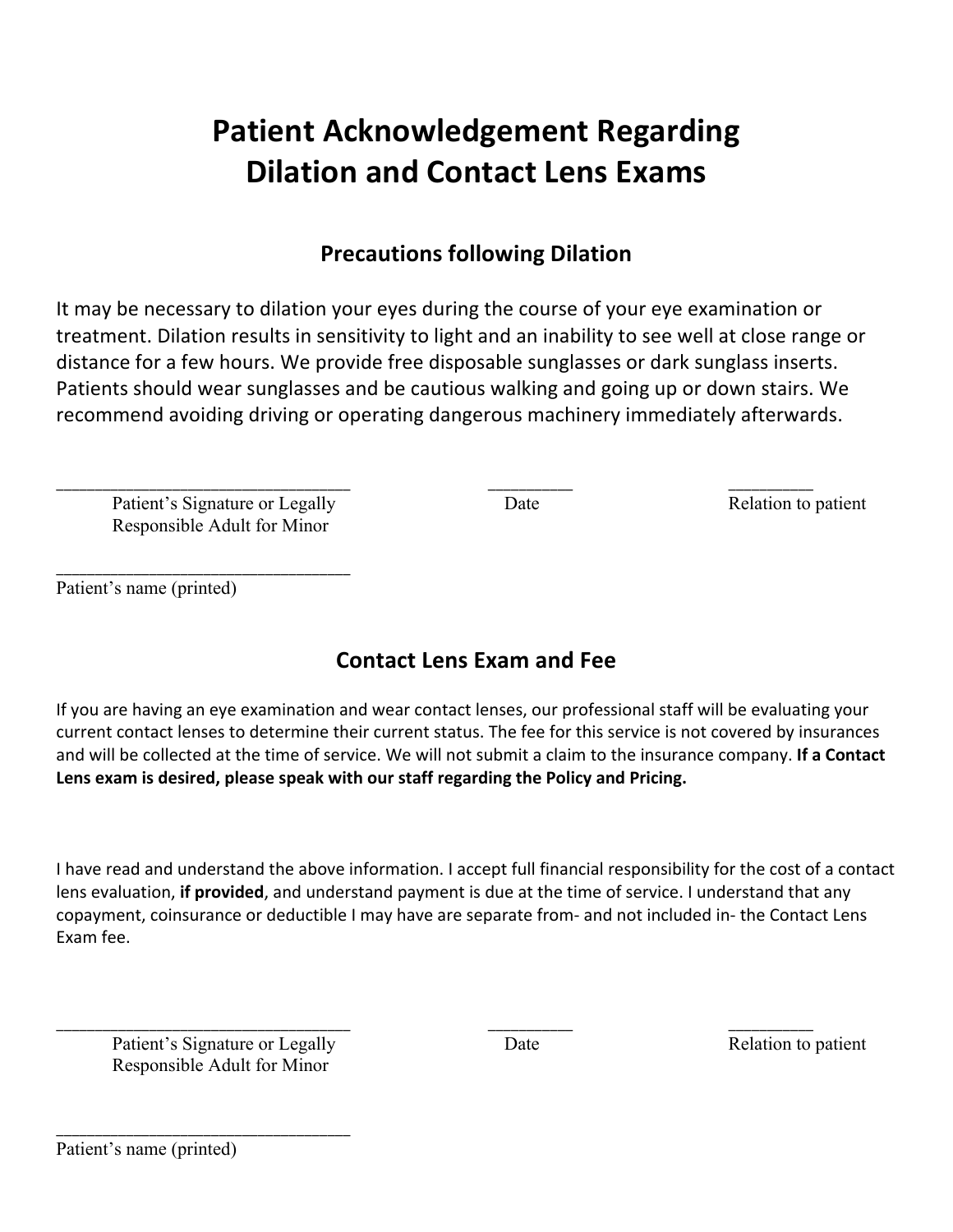Ronald S. Oser, M.D. Marcie O. Wertlieb, M.D. Julie G. Gutmark, M.D. 14201 Laurel Park Drive, Suite 208, Laurel, MD 20707 Phone: 301-498-6616 Fax: 301-498-8030

# **PATIENT AUTHORIZATION**

I, the same of the same of the same of the same of the same of the same of the same of the same of the same of the same of the same of the same of the same of the same of the same of the same of the same of the same of the when billed for the above named patient. This includes copays, deductibles, co-insurance and non-covered services.

- I certify that the information I have reported with regard to my insurance coverage is correct
- I authorize the release of any necessary information, including medical information for this or any related claim, to the above named billing agent and/or insurance company.
- I permit a copy of this authorization to be used in place of the original.
- I hereby authorize Laurel Eye Physicians to apply for benefits on my behalf for covered services rendered.
- I request that payment from my insurance carrier(s) be made directly to the above provider.
- I authorize the above provider to utilize medical data related to my care for statistical studies.
- I have received a copy of the practices "Notice of Privacy Practices" which provides a detailed description of how my Personal Health Information is used and disclosed.

#### **PLEASE NOTE: IT IS YOUR RESPONSIBILITY TO BRING YOUR INSURANCE CARD(S) TO EVERY VISIT, A REFERRAL IF NECESSARY AND TO PAY YOUR COPAY AT TIME OF SERVICE IF REQUIRED.**

**DATE** SIGNATURE

**\_\_\_\_\_\_\_\_\_\_\_\_\_\_\_\_\_\_\_\_\_\_\_\_\_\_ \_\_\_\_\_\_\_\_\_\_\_\_\_\_\_\_\_\_\_\_\_\_\_\_\_\_\_\_\_\_\_\_\_\_\_\_\_\_\_\_\_**

Thank you for allowing us to participate in your healthcare needs.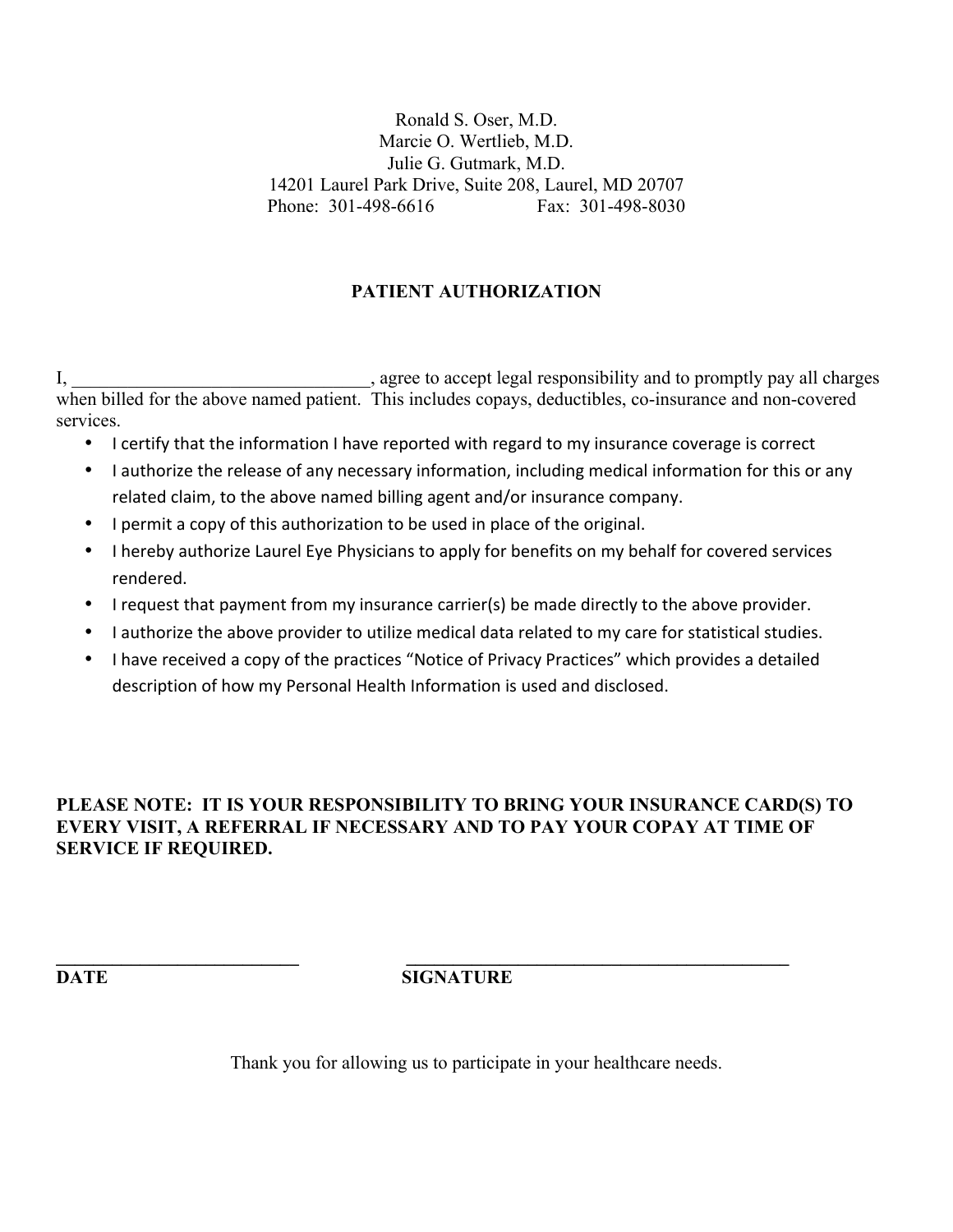#### **Ronald S. Oser, M.D. Marcie O. Wertlieb, M.D. Julie G. Gutmark, M.D. 14201 Laurel Park Drive, Suite 208 Laurel, MD 20707 301-498-6616**

## **Authorization to Release Information Form**

|                                                                     | hereby authorize the above office to communicate my health |
|---------------------------------------------------------------------|------------------------------------------------------------|
| information to the following family member/personal representative: |                                                            |

| Name        |                                                                                                                                                                                                                                    |
|-------------|------------------------------------------------------------------------------------------------------------------------------------------------------------------------------------------------------------------------------------|
|             | Address and the contract of the contract of the contract of the contract of the contract of the contract of the contract of the contract of the contract of the contract of the contract of the contract of the contract of th     |
|             |                                                                                                                                                                                                                                    |
|             | Phone number <u>experience</u> and the contract of the contract of the contract of the contract of the contract of the contract of the contract of the contract of the contract of the contract of the contract of the contract of |
|             |                                                                                                                                                                                                                                    |
|             |                                                                                                                                                                                                                                    |
| Name        |                                                                                                                                                                                                                                    |
|             | Address and the contract of the contract of the contract of the contract of the contract of the contract of the contract of the contract of the contract of the contract of the contract of the contract of the contract of th     |
|             |                                                                                                                                                                                                                                    |
|             |                                                                                                                                                                                                                                    |
|             |                                                                                                                                                                                                                                    |
|             |                                                                                                                                                                                                                                    |
|             |                                                                                                                                                                                                                                    |
|             |                                                                                                                                                                                                                                    |
| <b>Date</b> |                                                                                                                                                                                                                                    |